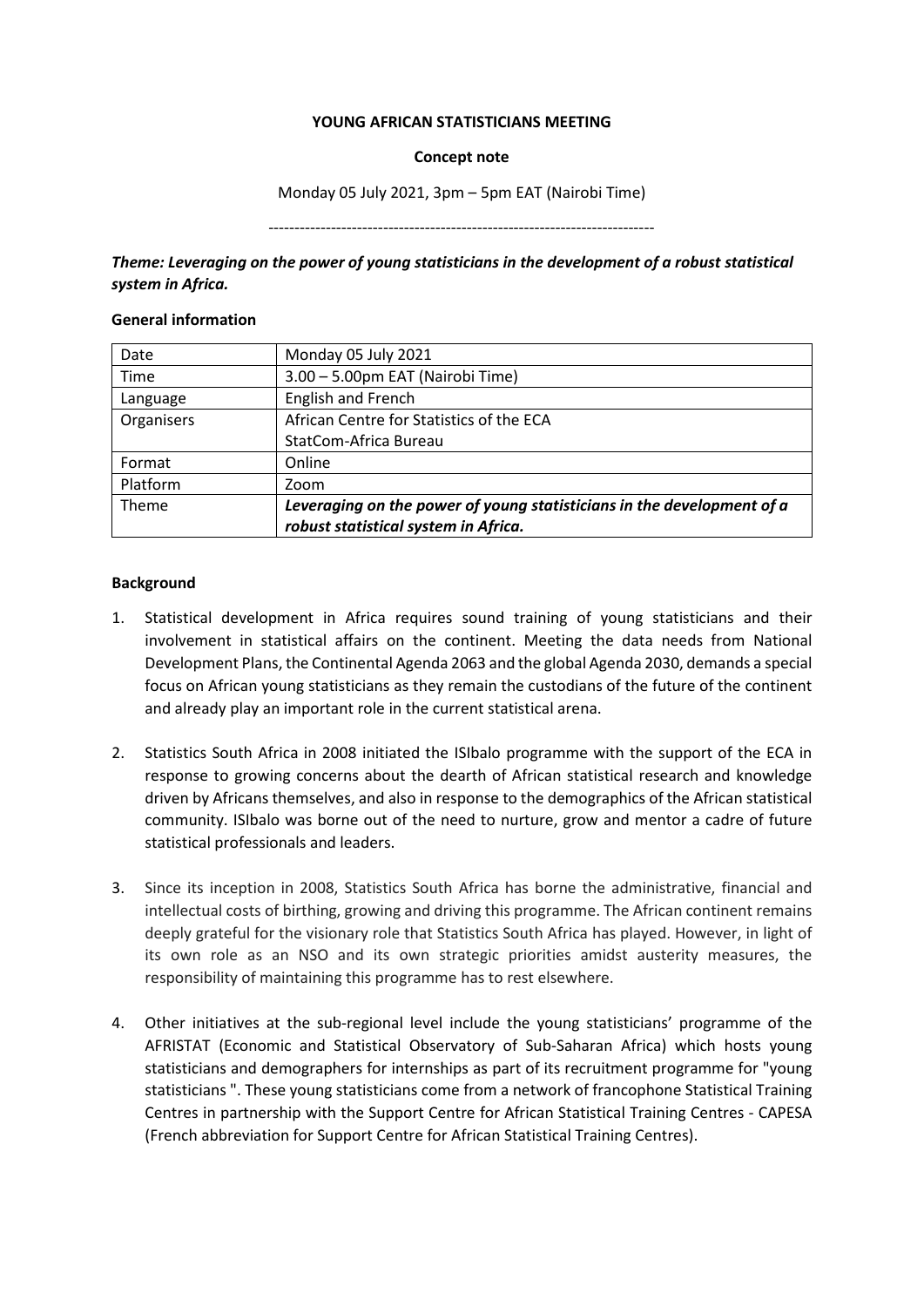- 5. Furthermore, the African Group on Statistical Training and Human Resources (AGROST) was established in 2009 to promote statistical training through a better coordination between Statistical Training Centres (STCs), to harmonize curricula, to facilitate experience sharing and help STCs acquire more capabilities in terms of knowledge and infrastructure.
- 6. As the African statistical development landscape evolves through transitions arising from a shift towards more digital technologies; improved data for development in light of the UN Sustainable Development Goals and Africa's own Agenda 2063; change of guard as older professionals in the statistical community hand over to younger professionals, it is imperative that, building upon existing initiatives, Young African Statisticians are mobilised to play their essential role in the statistical development arena. This shall be done through a consolidated and harmonised programme, under the leadership of a mandated institution working in the area of statistical development and strongly connected to the Statistical Commission for Africa and the UN Statistical Commission, being the UN Economic Commission for Africa.

## **Objective**

The objective of this meeting is to bring to bear ECA's expanded role which include spearheading the young statistician programme and to discuss the draft concept note of the "Takwimu Young African Statisticians Programme" with a view to build consensus on its role which will be submitted to the Statistical Commission for Africa in 2022 for consideration and adoption.

## **Participants**

The meeting will be attended by:

- Young Statisticians from Africa
- African Community of statistical elders
- Practitioners from African National Statistics Systems
- Statistical development partners
- Trainees from African Statistical Training Centres